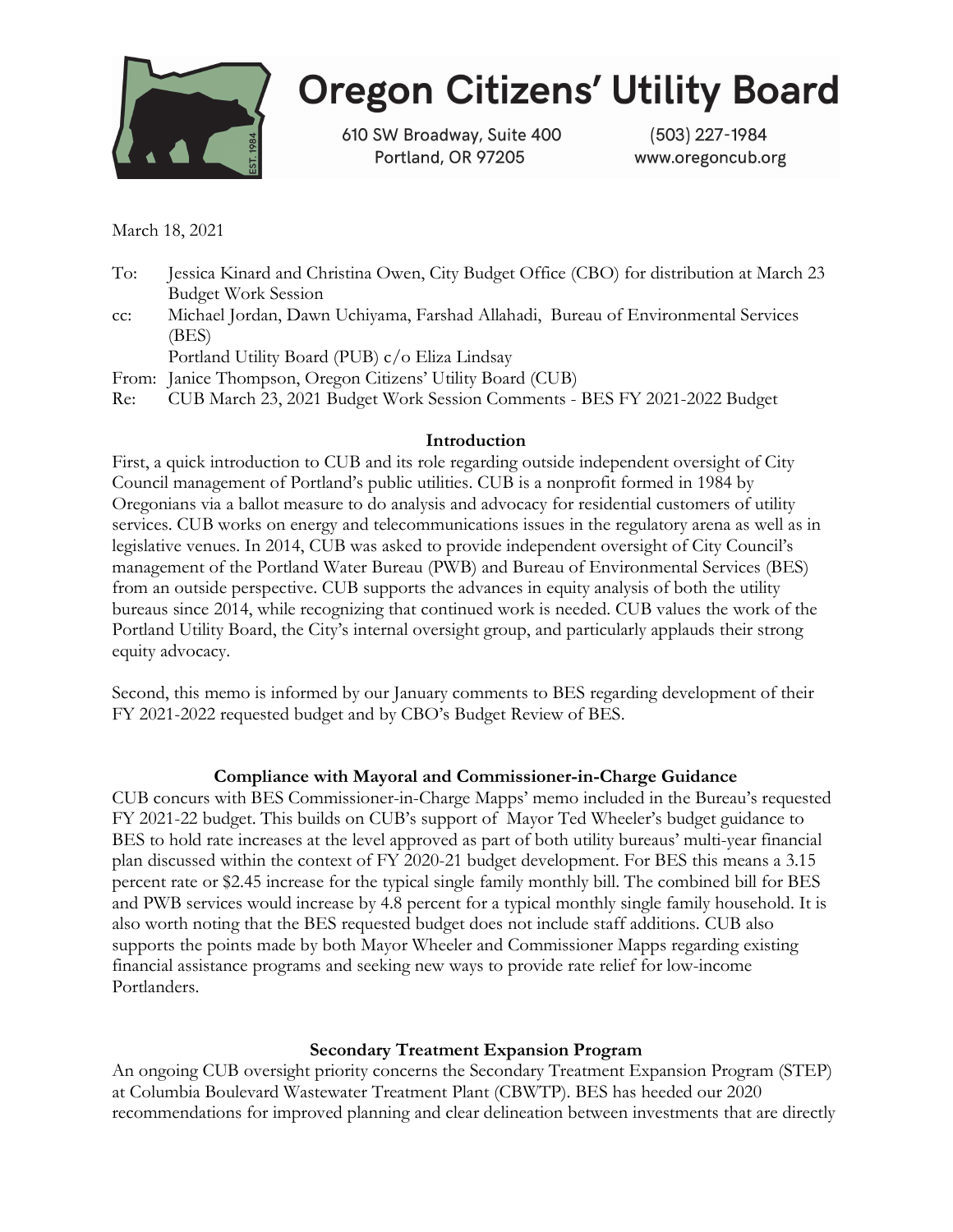related to meeting regulatory mandates and investments for other CBWTP projects. This has been facilitated by delegating STEP implementation to the Project Management Office (PMO). Also, as we noted in our January memo, value engineering is bearing fruit with \$17 million in savings realized thus far out of a possible savings estimate of \$40 million. These savings are anticipated to be adequate to address increased STEP costs identified in the FY 2021-22 requested BES budget. This sets the stage for STEP to move into construction and meet the 2024 completion to meet the Oregon Department of Environmental Quality regulatory deadline. Nevertheless, the scale of the STEP project warrants particular oversight attention.

#### New CIP Projects

CUB pays particular attention to new CIP projects since early identification of construction that may not be required, or could be scaled back, or could be delayed has proven to be an effective oversight strategy. The requested BES budget ended up with five new CIP projects, which is a smaller number than usual due to appropriate consideration of COVID-19 impacts. CUB has reviewed these five projects (summarized on page 10 of the CBO report) and found them appropriate. But we note that the Eastbank Crescent Restoration five-year cost estimate comprises 60 percent of the total five-year cost estimate of the five new projects. This is not inherently a problem, but the scale of the Eastbank project paying particular attention to its implementation.

#### Financial Assistance Programs – A CBO Analysis Suggestion

The following background information and our recommendation for CBO to prepare one analysis of financial assistance programs with combined input from PWB and BES is the focus of this section. (Note this section is also included in CUB's BES memo.)

Background

- The PWB's Customer Services unit handles billing for both PWB (water) and BES (sewer and stormwater management).
- Both PWB and BES pay for low income financial assistance programs. The relative split between PWB and BES support for these programs is similar to the proportion of a typical residential bill which is 1/3 for water services and 2/3 for sewer and stormwater management services.
- The financial assistance program is housed in PWB's Customer Service unit.
- With support from CUB, the financial assistance program grew from a one person effort to a three person Financial Assistance Team during FY 2018-2019.
- Other financial assistance program expansions
	- o Crisis vouchers increased from \$150 to \$500.
	- o Income guidelines were improved, and Tier 2 was added for extremely low income qualified customers.
		- Tier 1 discount is a 50 percent bill reduction.
		- Tier 2 discount is an 80 percent bill reduction.
	- o Increased and ongoing outreach to underserved communities.
	- o Partnership with Home Forward assistance to multi-family housing clients under eviction threat
- The Tier 1 and Tier 2 discounts are some of the most generous in the country. The analysis in the CBO reports illustrate how the Tiers 1 and 2 approach helps low-income households pay utility costs at roughly the same percent as higher-income households in Portland.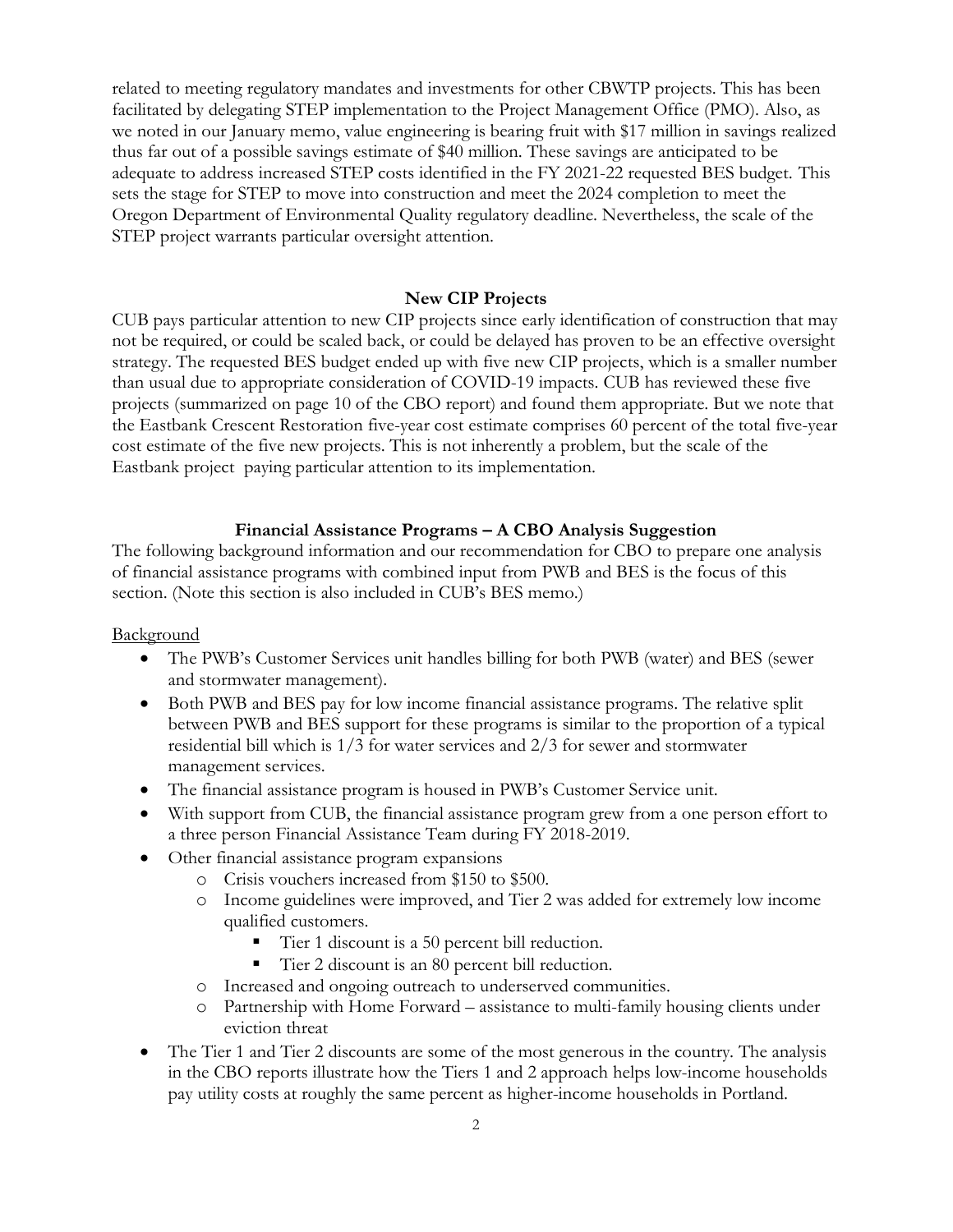- The Home Forward partnership reflects a national challenge: not being able to use ratepayer funds for low income discounts when consumers of these services do not get water and/or sewer bills. This is a particular challenge in multi-family housing due to the prevalence of one meter per building rather than unit-specific water meters.
- The PWB/BES partnership with Home Forward focuses on that agency's Short-Term Rent Assistance (STRA) program:
	- o STRA provides housing assistance for up to 24 months to Multnomah County households that are either houseless or at risk of eviction.
	- o The STRA program takes a case management approach.
	- o The PWB/BES partnership funds up to \$500 (increased to \$650 in January 1, 2021) in crisis assistance for STRA clients living in multi-family units in the City of Portland to avoid eviction.
	- o Funding for the PWB/BES STRA partnership is from ratepayer dollars with an annual infusion of \$600,000 (\$200,000 from PWB and \$400,000 from BES), though not all of these dollars are always used each year.
	- o Continual outreach improvement should be a priority. In CUB's view, however, a more significant reason for the PWB/BES STRA partnership not always using all of the allocated dollars is a reflection of the client case management and eviction prevention emphasis of STRA and related staffing level constraints. To be clear that emphasis of the STRA program is completely appropriate. In this context, however, this emphasis seems to contribute to understandable limits in how many clients can be served by this PWB/BES STRA partnership. This does not mean the PWB/BES STRA partnership should be discontinued. Rather there is the need to explore additional financial assistance efforts to address the need of low-income residents in multi-family housing.

Recommendation – One CBO Analysis of PWB/BES Financial Assistance Programs with Input from PWB/BES Staff on a Team Basis

Since both BES and PWB budgets include financial assistance program costs, the CBO budget review reports for both bureaus have separately assessed these programs. Such a review is definitely appropriate, but in CUB's view it would be more efficient and accurate if CBO worked with both BES and PWB staff to prepare one analysis that is included in the CBO reports for both utility bureaus.

CBO's current approach seems duplicative and not optimal use of the time of two different CBO analysts. More problematic, though, are past discrepancies between the PWB and BES reviews and accuracy concerns in the BES report that have surfaced again in this year's report. For example, the current BES review indicates that the Portland Housing Bureau runs a voucher program for low income households living in multifamily housing that essentially mimics the Tier 1 discount but that "very few customers are aware of its existence and therefore, have not utilized the vouchers." This seems to be an inaccurate reference to the BES/PWB partnership with Home Forward's STRA program.

More troubling, the BES report's characterization of inadequate outreach being a major problem does not seem to reflect adequate knowledge of the outreach efforts of the Financial Assistance Team. Also, in CUB's view, the BES report does not reflect an adequate understanding of the STRA program's client management emphasis that we see as being a more significant factor in the participation level in the PWB/BES STRA partnership. (See the PWB/BES STRA partnership